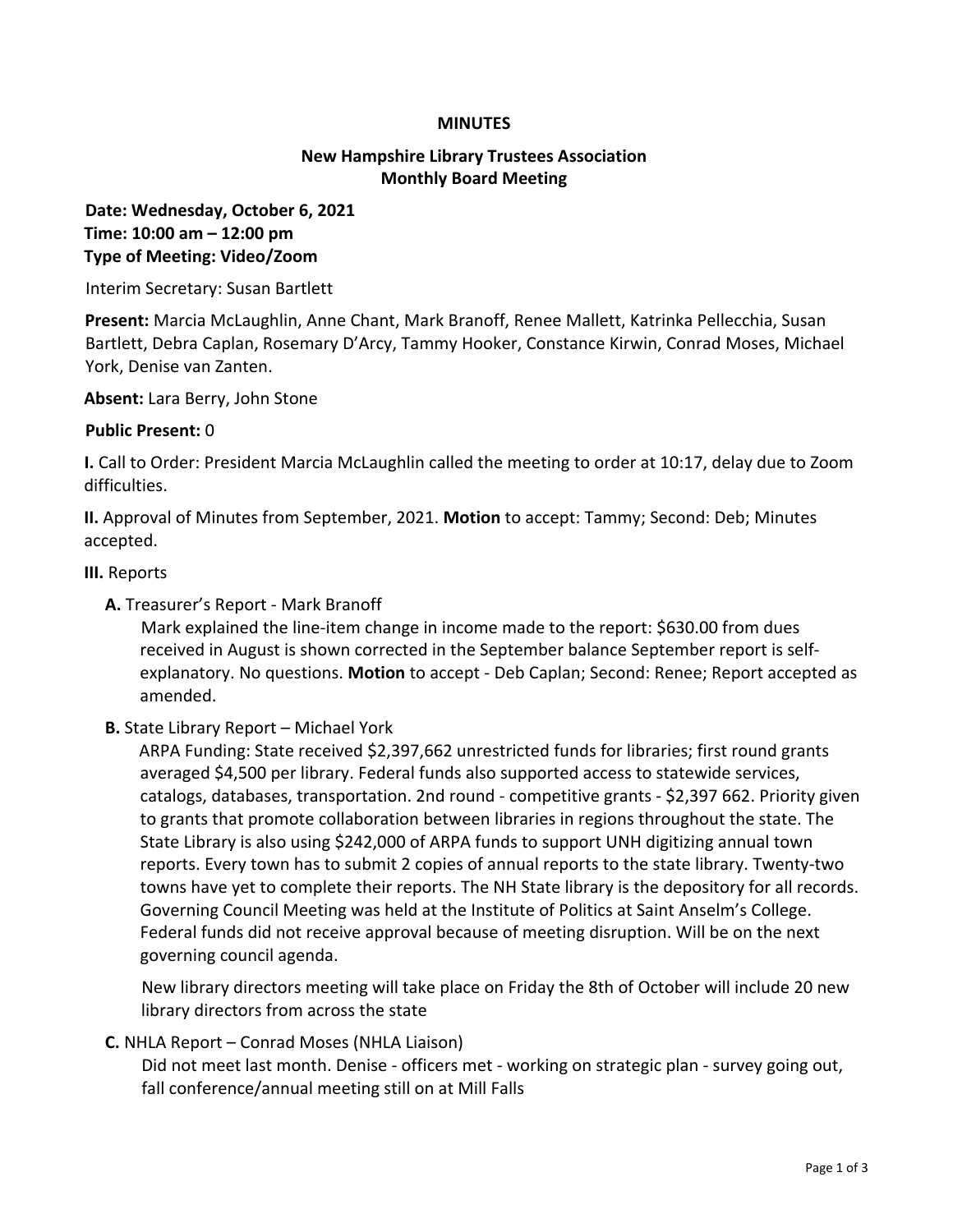## **IV.** Committee Reports

#### **A.** Education

**1.** Annual Conference: Deb Caplan and Rosemary D'Arcy

See document for proposed Intern job description and stipend

Rosemary and Deb co-chair conference, craft overall agenda for conference: Brainstorm topics for conference during Ed committee. Last in-person conference was in 2019. The 2022 conference will be an in-person conference in May at Grappone Center.

Ed Committee requests the following documents to assist preparations for the conference:

- 1. Connie K list of past speakers and topics to get a sense of previous calendar
- 2. Questions from website get list to inform what to have for topics or round-tables
- 3. Collaborate with Ashley Merrow on contracts, deadlines
- 4. Mark last in-person conference line time expenses report

Conference Intern: Discussion re: hiring a temporary, part-time Intern to assist with administrative and planning duties in preparation for the conference. **Motion**: Katrinka moved to proceed with plan to hire an intern/MLS candidate and to offer a stipend of up to 1500, 2 hours a week for 28 weeks. Second: Connie

Clarification before vote: Travel expenses will be reimbursed. Mark noted that the budget has a line item for conference expenses **Motion** passed

#### **2.** Fall Roundtable – Rosemary

November 10, from 2 - 3 pm Items to be discussed to Rosemary or Marcia – register ahead. Agenda items for committee meetings

- **B.** Governance Standing meeting date: 4th Monday of the month, only if needed
- **C.** Communication Fall Newsletter went to the mail house to be distributed
- **V.** Old Business
	- **A.** McKay Scholarship deadlines

Discussion regarding moving deadlines for scholarship to better accommodate applicants' schedules. Two (2) - \$1,000 scholarships are available for Spring 2022.

**Motion**: Connie moved to accept Mark's proposed dates to May 1 for summer, August 1 for fall and December 1 for spring. Second: Rosemary

Amendment to the motion - move the dates up one month - April 1, for summer July 1, for fall Nov 1 for the spring. Amended Motion passed